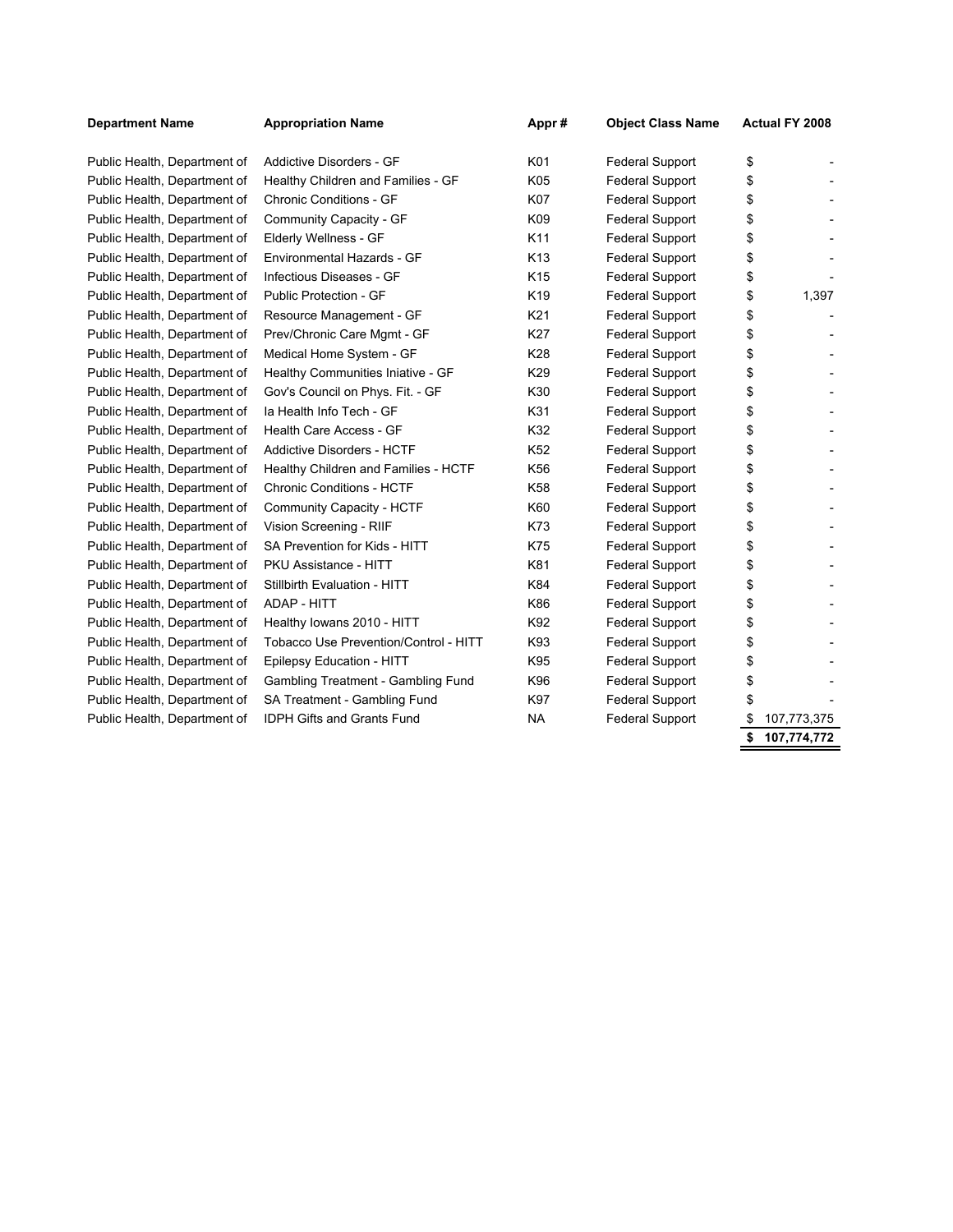| <b>Current Budget Estimate FY 2009</b> |                          | <b>Estimated FY 2010</b> |
|----------------------------------------|--------------------------|--------------------------|
| \$                                     | $\overline{\phantom{0}}$ | Same as FY 2009          |
| \$                                     | $\overline{\phantom{0}}$ | Same as FY 2009          |
| \$                                     |                          | Same as FY 2009          |
| \$                                     |                          | Same as FY 2009          |
| \$                                     |                          | Same as FY 2009          |
| \$                                     |                          | Same as FY 2009          |
| \$                                     | $\overline{a}$           | Same as FY 2009          |
| \$                                     | $\overline{a}$           | Same as FY 2009          |
| \$                                     | $\overline{a}$           | Same as FY 2009          |
| \$                                     | $\overline{\phantom{0}}$ | Same as FY 2009          |
| \$                                     |                          | Same as FY 2009          |
| \$                                     |                          | Same as FY 2009          |
| \$                                     | $\overline{a}$           | Same as FY 2009          |
| \$                                     |                          | Same as FY 2009          |
| \$                                     | $\overline{a}$           | Same as FY 2009          |
| \$                                     |                          | Same as FY 2009          |
| \$                                     | $\overline{a}$           | Same as FY 2009          |
| \$                                     | $\overline{a}$           | Same as FY 2009          |
| \$                                     | $\overline{a}$           | Same as FY 2009          |
| \$                                     | $\overline{a}$           | Same as FY 2009          |
| \$                                     |                          | Same as FY 2009          |
| \$                                     |                          | Same as FY 2009          |
| \$                                     | $\overline{\phantom{0}}$ | Same as FY 2009          |
| \$                                     |                          | Same as FY 2009          |
| \$                                     |                          | Same as FY 2009          |
| \$                                     | $\overline{a}$           | Same as FY 2009          |
| \$                                     | $\overline{\phantom{0}}$ | Same as FY 2009          |
| \$                                     | $\overline{\phantom{0}}$ | Same as FY 2009          |
| \$                                     |                          | Same as FY 2009          |
| \$                                     | 108,948,569              | Same as FY 2009          |
| \$                                     | 108,948,569              | Same as FY 2009          |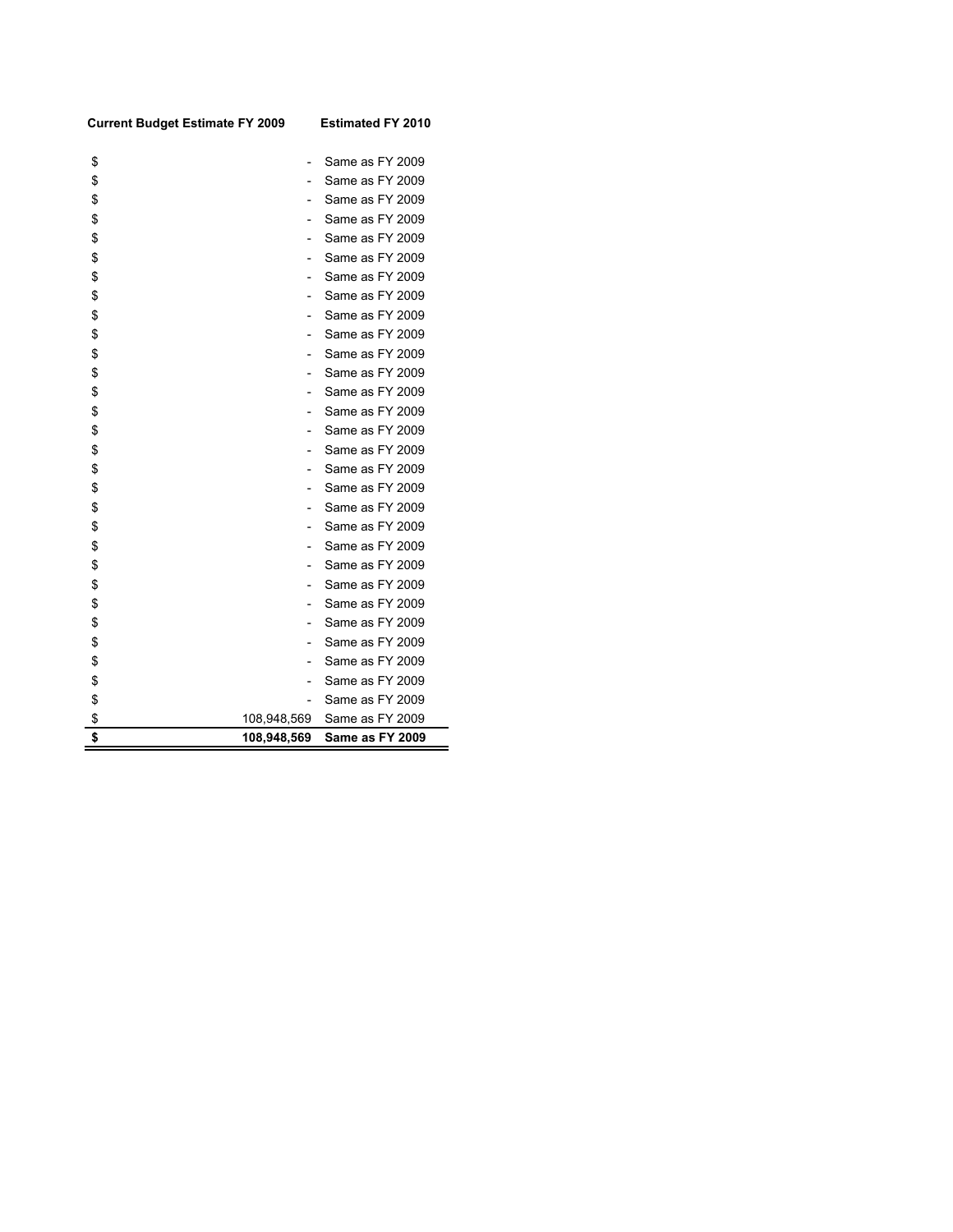## **Department of Public Health Federal Funding Support As of January 30, 2009**

| <b>Function Name</b>              | Actual FY 2008 | <b>Current Budget Est. FY 2009</b> | Estimated FY 2010* |
|-----------------------------------|----------------|------------------------------------|--------------------|
|                                   |                |                                    |                    |
| Radiological Health               | 1,397          | 0                                  | Same as FY 09      |
| <b>VR Operations</b>              | 320,186        | 230,000                            | Same as FY 09      |
| Comp. Treatment                   | 8,970,650      | 9,587,992                          | Same as FY 09      |
| Data Info System                  | 282,937        | 364,882                            | Same as FY 09      |
| <b>Adult Methamphetamine</b>      | 4,150          | 0                                  | Same as FY 09      |
| <b>Jail Based Treatment</b>       | 82,501         | 547,880                            | Same as FY 09      |
| COPS Methamphetamin               | 188,073        | 0                                  | Same as FY 09      |
| STAR - SI                         | 254,836        | 303,487                            | Same as FY 09      |
| SA Data Asst (RTI)                | 21,874         | 210,000                            | Same as FY 09      |
| <b>Access to Recovery</b>         | 327,375        | 3,130,824                          | Same as FY 09      |
| Comp. Prevention                  | 3,160,387      | 3,215,765                          | Same as FY 09      |
| Comp. Prevention-DOE              | 525,062        | 541,542                            | Same as FY 09      |
| Add. Disorders Adm.               | 192,431        | 250,411                            | Same as FY 09      |
| <b>Family Planning</b>            | 1,100,694      | 1,054,555                          | Same as FY 09      |
| Maternal Health (MCHS)            |                |                                    | Same as FY 09      |
|                                   | 1,434,225      | 1,352,382                          |                    |
| Adult Lead                        | 14,640         | 20,486                             | Same as FY 09      |
| Refugee Health                    | 88,233         | 89,033                             | Same as FY 09      |
| CV Risk                           | 94,643         | 2,500                              | Same as FY 09      |
| <b>B/C Cancer</b>                 | 2,439,468      | 2,452,781                          | Same as FY 09      |
| Arthritis                         | 149,060        | 53,000                             | Same as FY 09      |
| Comp Cancer Control               | 234,321        | 224,623                            | Same as FY 09      |
| Wisewomen                         | 819,797        | 816,974                            | Same as FY 09      |
| Comp Cancer Prostate              | 211,535        | 10,000                             | Same as FY 09      |
| Comp Cancer Colorectal            | 216,592        | 173,623                            | Same as FY 09      |
| MCH Mat. Admin                    | 132,047        | 149,865                            | Same as FY 09      |
| <b>Behavioral Risk Factor</b>     | 284,833        | 318,413                            | Same as FY 09      |
| Oral Health (MCHS)                | 537,992        | 492,198                            | Same as FY 09      |
| <b>MCHS Child Health</b>          | 2,109,684      | 1,870,491                          | Same as FY 09      |
| <b>WIC Food</b>                   | 34, 397, 719   | 27,408,811                         | Same as FY 09      |
| <b>WIC Local Services</b>         | 10,114,309     | 10,285,000                         | Same as FY 09      |
| <b>WIC Client Services</b>        | 282,802        | 295,409                            | Same as FY 09      |
| <b>WIC Nutrition Educ.</b>        | 246,143        | 203,764                            | Same as FY 09      |
| Child Oral Health (HRSA)          | 66,532         | 137,766                            | Same as FY 09      |
| Skin Cancer                       | 25,008         | 35,109                             | Same as FY 09      |
| Abstinence Education              | 350,841        | 2,300                              | Same as FY 09      |
| WIC Breastfeeding                 | 268,626        | 113,200                            | Same as FY 09      |
| Perinatal Depression              | 269,360        | 124,821                            | Same as FY 09      |
| <b>Revitalize Nutrition Ser</b>   | 40,338         | 165,000                            | Same as FY 09      |
| <b>WIC Administration</b>         | 1,234,098      | 1,008,312                          | Same as FY 09      |
| <b>MCH Child Admin</b>            | 163,606        | 206,844                            | Same as FY 09      |
| Early Childhood Systems           | 121,000        | 228,371                            | Same as FY 09      |
| <b>WIC Computer System</b>        | 477,805        | 854,514                            | Same as FY 09      |
| Early Hearing Detection           | 138,099        | 153,217                            | Same as FY 09      |
| SSDI MCH Data Cap.                | 85,061         | 80,723                             | Same as FY 09      |
| Prev. of Adol. Suicide            | 370            | 0                                  | Same as FY 09      |
| Youth Suicide Prev                | 110,898        | 374,746                            | Same as FY 09      |
| Asthma                            | 239,493        | 284,423                            | Same as FY 09      |
| <b>Regional Clinics</b>           | 1,146,321      | 2,185,719                          | Same as FY 09      |
| <b>Birth Defect Surveillance</b>  | 314,138        | 288,310                            | Same as FY 09      |
| Genetic Res Consumer              | 39,818         | 115,891                            | Same as FY 09      |
| <b>Congenital Disorders</b>       | 0              | 131,399                            | Same as FY 09      |
| <b>Obesity Prevention</b>         | 393,645        | 704,012                            | Same as FY 09      |
| Heart Disease/Stroke Capacity Blo | 0              | 284,384                            | Same as FY 09      |
|                                   |                |                                    |                    |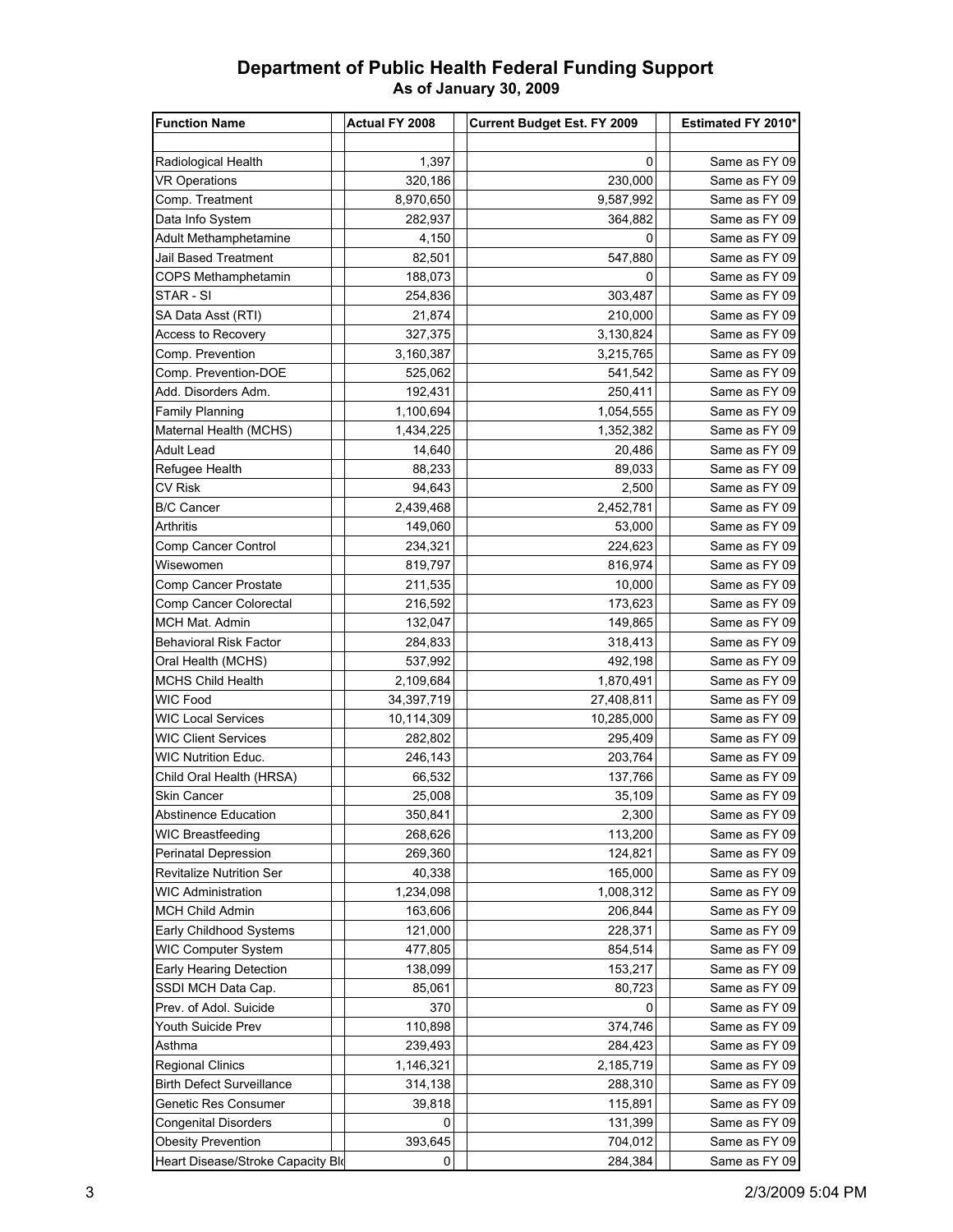## **Department of Public Health Federal Funding Support As of January 30, 2009**

| <b>Function Name</b>            | <b>Actual FY 2008</b> | <b>Current Budget Est. FY 2009</b> | Estimated FY 2010* |
|---------------------------------|-----------------------|------------------------------------|--------------------|
|                                 |                       |                                    |                    |
| Ryan White HIV Care             | 2,575,443             | 2,460,271                          | Same as FY 09      |
| HRSA Rural Health               | 155,442               | 125,545                            | Same as FY 09      |
| Loan Repayment                  | 150,000               | 150,000                            | Same as FY 09      |
| <b>Primary Care</b>             | 152,410               | 147,012                            | Same as FY 09      |
| <b>Critical Assess Hospital</b> | 600,791               | 543,225                            | Same as FY 09      |
| Small Hospital Improve          | 538,873               | 654,524                            | Same as FY 09      |
| <b>Harkin Wellness Grant</b>    | 0                     | 1,383,725                          | Same as FY 09      |
| Local PH Liaison                | 323,975               | 329,456                            | Same as FY 09      |
| <b>EH Capacity Building</b>     | 19,851                | 0                                  | Same as FY 09      |
| Women's Health Conf.            | 0                     | 4,500                              | Same as FY 09      |
| Healthy Homes Initiative        | 55,830                | 131,850                            | Same as FY 09      |
| Perry Comm Hith Proj            | 0                     | 17,100                             | Same as FY 09      |
| Health Assessment               | 185,100               | 212,394                            | Same as FY 09      |
| Hazardous Substance             | 91,617                | 97,947                             | Same as FY 09      |
| Comm. Assess./RH                | 205,647               | 150,000                            | Same as FY 09      |
| Harmful Algal Blooms            | 0                     | 112,657                            | Same as FY 09      |
| Childhood Lead                  | 543,402               | 720,900                            | Same as FY 09      |
| Pest/Chem Child Care            | 12,656                | 0                                  | Same as FY 09      |
| Epi & Lab Capacity              | 993,597               | 964,409                            | Same as FY 09      |
| Elec. Influenza Report          | 0                     | 258,978                            | Same as FY 09      |
| Vacc. Prev. Diseases            | 2,562,033             | 2,850,149                          | Same as FY 09      |
| <b>STDs</b>                     | 748,868               | 709,347                            | Same as FY 09      |
| Chlamydia Testing               | 39,643                | 62,642                             | Same as FY 09      |
| AIDS Prevention                 | 1,602,848             | 1,504,643                          | Same as FY 09      |
| AIDS Surveillance               | 184,466               | 193,546                            | Same as FY 09      |
| AIDS - PHHS                     | 56,266                | 46,187                             | Same as FY 09      |
| Minority AIDS Initiative        | 0                     | 8,377                              | Same as FY 09      |
| <b>Adult Hepatitis Coord</b>    | 39,419                | 87,351                             | Same as FY 09      |
| Tuberculosis Prev.              | 425,817               | 355,753                            | Same as FY 09      |
| <b>Disability Prevention</b>    | 307,901               | 391,352                            | Same as FY 09      |
| Occupational Safety             | 281,239               | 271,082                            | Same as FY 09      |
| <b>EMS for Children</b>         | 91,287                | 107,328                            | Same as FY 09      |
| Crash Outcome Data              | 43,488                | 50,334                             | Same as FY 09      |
| Rape Prevention/Ed.             | 374,384               | 379,527                            | Same as FY 09      |
| Rape Prevention                 | 89,100                | 68,220                             | Same as FY 09      |
| Trauma Brain Injury             | 76,176                | 97,617                             | Same as FY 09      |
| <b>Water Programs</b>           | 107,751               | 111,595                            | Same as FY 09      |
| <b>EPA Lead Certification</b>   | 388,705               | 336,730                            | Same as FY 09      |
| Radon Control                   | 251,446               | 259,573                            | Same as FY 09      |
| PH Preparedness BT              | 8,551,713             | 9,299,383                          | Same as FY 09      |
| <b>BT Hospital Prepared</b>     | 4,956,559             | 4, 152, 138                        | Same as FY 09      |
| <b>EMS</b>                      | 362,385               | 356,939                            | Same as FY 09      |
| Rural Access to Emer            | 34,194                | 90,294                             | Same as FY 09      |
| Abuse Comm Educ                 | 63,341                | 77,000                             | Same as FY 09      |
| <b>Diabetes Prevention</b>      | 176,732               | 209,154                            | Same as FY 09      |
| <b>SA Treament License</b>      | 332,014               | 395,090                            | Same as FY 09      |
| EHS Network in Iowa             | 112,333               | 130,599                            | Same as FY 09      |
| Communications                  | 82,590                | 0                                  | Same as FY 09      |
| Communication/Plann             | 0                     | 1,179,000                          | Same as FY 09      |
| Admin/PL Division Dir.          | 169,063               | 221,500                            | Same as FY 09      |
| <b>ADPER Division Dir.</b>      | 155,222               | 220,000                            | Same as FY 09      |
| <b>BH Division Director</b>     | 104,479               | 130,500                            | Same as FY 09      |
| Chronic Disease Div.            | 153,821               | 179,500                            | Same as FY 09      |